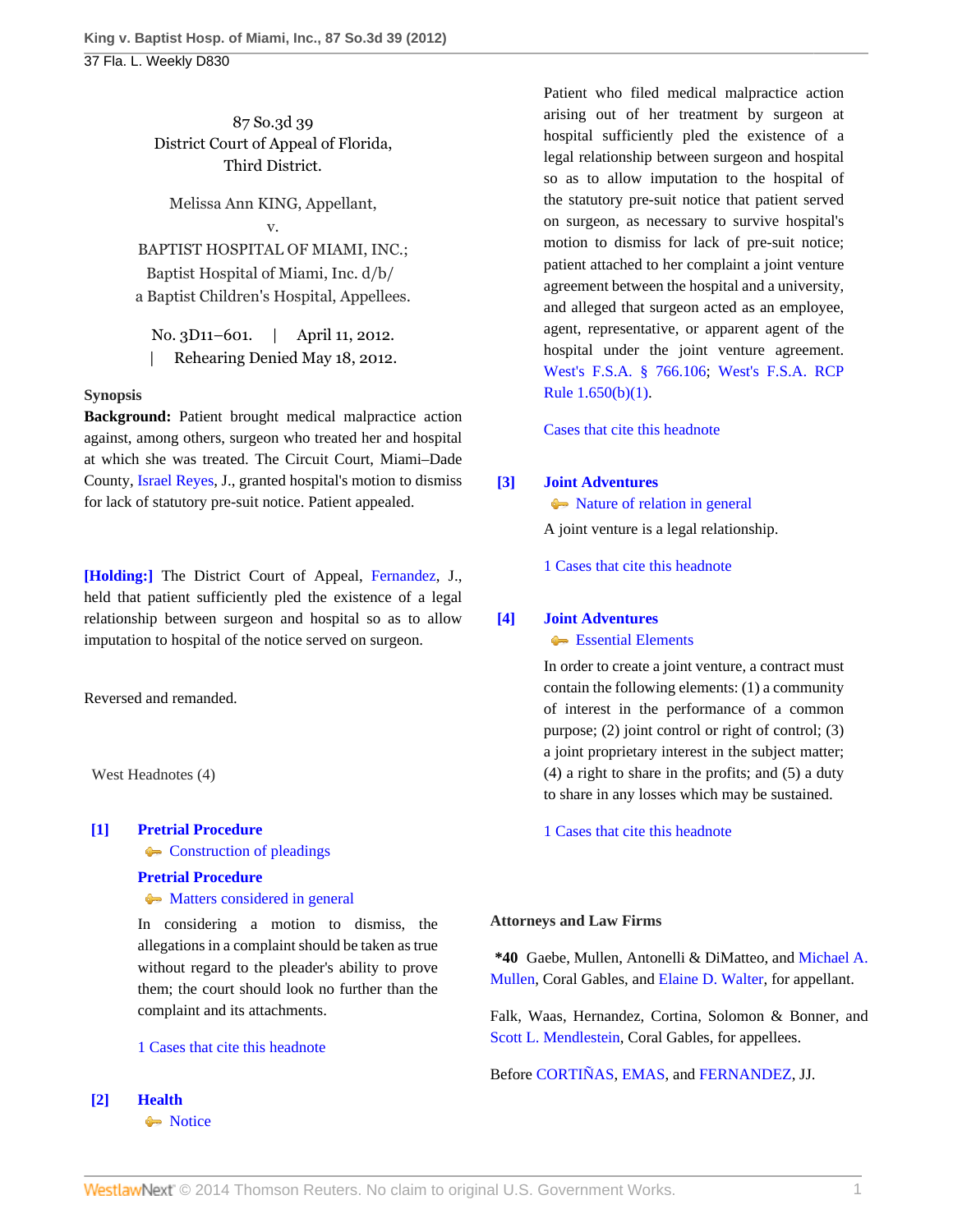### **Opinion**

### [FERNANDEZ](http://www.westlaw.com/Link/Document/FullText?findType=h&pubNum=176284&cite=0200310101&originatingDoc=I8f89820b83ad11e18b1ac573b20fcfb7&refType=RQ&originationContext=document&vr=3.0&rs=cblt1.0&transitionType=DocumentItem&contextData=(sc.Default)), J.

Plaintiff Melissa Ann King appeals the trial court's Order Dismissing defendants Baptist Hospital of Miami, Inc. and Baptist Hospital of Miami, Inc. d/b/a Baptist Children's Hospital (collectively, Baptist Hospital), rendered final by the trial court's order denying King's motion for rehearing. We conclude that [section 766.106, Florida Statute's \(2003\)](http://www.westlaw.com/Link/Document/FullText?findType=L&pubNum=1000006&cite=FLSTS766.106&originatingDoc=I8f89820b83ad11e18b1ac573b20fcfb7&refType=LQ&originationContext=document&vr=3.0&rs=cblt1.0&transitionType=DocumentItem&contextData=(sc.Default)), notice of intent to initiate litigation sent to Dr. William R. Thompson and Pediatric Surgical Group, PLLC was sufficient under the facts of this case to impute notice to Baptist Hospital, and therefore reverse.

In May 2008, King sent by certified mail two formal notices pursuant to [section 766.106, Florida Statutes \(2003\)](http://www.westlaw.com/Link/Document/FullText?findType=L&pubNum=1000006&cite=FLSTS766.106&originatingDoc=I8f89820b83ad11e18b1ac573b20fcfb7&refType=LQ&originationContext=document&vr=3.0&rs=cblt1.0&transitionType=DocumentItem&contextData=(sc.Default)), informing Dr. William R. Thompson and Pediatric Surgical Group, PLLC (Pediatric Group) of her intent to initiate litigation for medical malpractice. The notices specified that they were in regard to services rendered by Dr. Thompson and others during King's treatment at Baptist Hospital, including Pediatric Group's agents, employees and apparent agents. The treatment dates included surgical stays on January 19, 2005 through February 3, 2005 and April 6, 2006 through July 8, 2006.

In November 2009, King filed an amended complaint against defendants Pediatric Group, University of Miami d/b/a Miller School of Medicine and University of Miami (collectively, University of Miami), and Baptist Hospital of Miami, Inc. and Baptist Hospital of Miami, Inc. d/b/a Baptist Children's Hospital (collectively, Baptist Hospital) related to treatment she received at Baptist Hospital from Dr. Thompson. In her amended complaint, King alleged that she complied with all the conditions precedent to the filing of the action as required in [section 766.106](http://www.westlaw.com/Link/Document/FullText?findType=L&pubNum=1000006&cite=FLSTS766.106&originatingDoc=I8f89820b83ad11e18b1ac573b20fcfb7&refType=LQ&originationContext=document&vr=3.0&rs=cblt1.0&transitionType=DocumentItem&contextData=(sc.Default)). She also alleged the following legal relationships:

4. That at all times material hereto, William R. Thompson, M.D., was acting as an employee, agent, representative or apparent agent of PEDIATRIC SURGICAL GROUP, PLLC.

5. That at all times material hereto, William R. Thompson, M.D., was acting as an employee, agent, representative or apparent agent as of UNIVERSITY OF MIAMI.

6. That at all times material hereto, William R. Thompson, M.D., was acting as an employee, agent, representative or apparent agent as of UNIVERSITY OF MIAMI d/b/a MILLER SCHOOL OF MEDICINE.

7. That at all times material hereto, William R. Thompson, M.D., was acting as an employee, agent, representative or apparent agent as of BAPTIST HOSPITAL OF MIAMI, INC.

8. That at all times material hereto, William R. Thompson, M.D., was acting as an employee, agent, representative or apparent agent as of BAPTIST HOSPITAL OF MIAMI, INC. d/b/a BAPTIST CHILDREN'S HOSPITAL.

9. That at all times material hereto, PEDIATRIC SURGICAL GROUP, **\*41** PLLC, was a limited liability corporation licensed to do and doing business in the Miami–Dade County, Florida.

10. That at all times material hereto, UNIVERSITY OF MIAMI, was a Florida corporation licensed to do and doing business in the Miami–Dade County, Florida.

11. That at all times material hereto, UNIVERSITY OF MIAMI d/b/a MILLER SCHOOL OF MEDICINE, was a Florida corporation licensed to do and doing business in the Miami–Dade County, Florida.

12. That at all times material hereto, BAPTIST HOSPITAL OF MIAMI, INC., was a Florida corporation licensed to do and doing business in the Miami–Dade County, Florida.

13. That at all times material hereto, BAPTIST HOSPITAL OF MIAMI, INC. d/b/a BAPTIST CHILDREN'S HOSPITAL, was a Florida corporation licensed to do and doing business in the Miami–Dade County, Florida.

14. That at all times material hereto the UNIVERSITY OF MIAMI d/b/a MILLER SCHOOL OF MEDICINE and BAPTIST HOSPITAL, INC., were joint venturers to provide pediatric surgeons from the UNIVERSITY OF MIAMI's School of Medicine, Department of Pediatric Surgery, to BAPTIST HOSPITAL OF MIAMI, INC., and BAPTIST HOSPITAL OF MIAMI, INC. d/b/a BAPTIST CHILDREN'S HOSPITAL, to develop and establish a similar department at Baptist Children's Hospital.

15. That William R. Thompson, M.D., was one of those pediatric surgeons employed by the UNIVERSITY OF MIAMI d/b/a MILLER SCHOOL OF MEDICINE and contractually provided to BAPTIST HOSPITAL OF MIAMI, INC., BAPTIST HOSPITAL OF MIAMI, INC. d/b/a BAPTIST CHILDREN'S HOSPITAL, as part of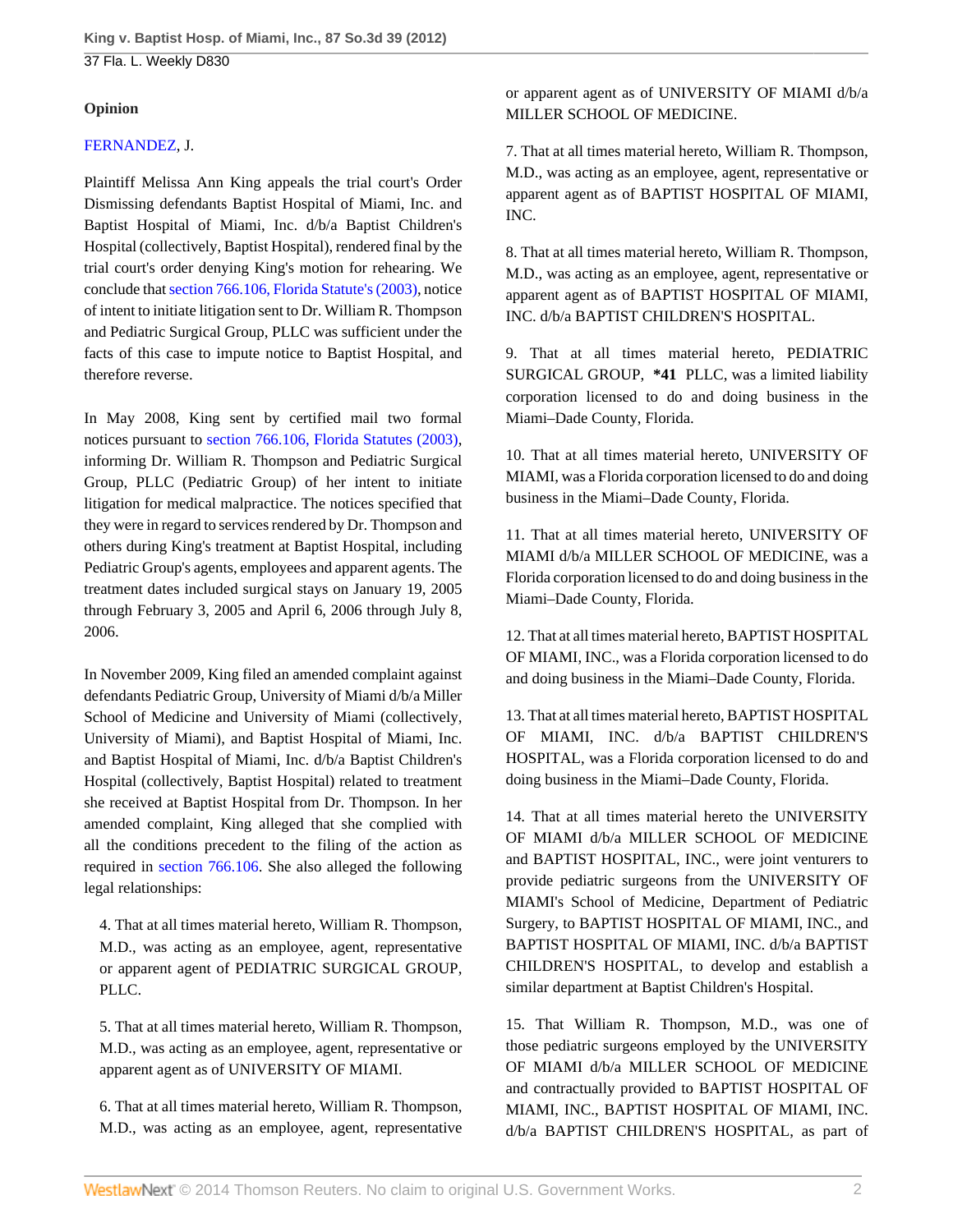37 Fla. L. Weekly D830

the written agreement for establishing a pediatric surgical department at Baptist Children's Hospital.

16. That the Defendants, UNIVERSITY OF MIAMI d/ b/a MILLER SCHOOL OF MEDICINE and BAPTIST HOSPITAL OF MIAMI, INC., and BAPTIST HOSPITAL OF MIAMI, INC. d/b/a BAPTIST CHILDREN'S HOSPITAL, shared in the expenses, benefits, income, promotions and advertising of this joint venture of which THOMPSON, M.D., was a shared employee.

In count I, King sought damages for medical malpractice based upon Dr. Thompson's care and treatment, alleging that Baptist Hospital, among others, was "vicariously responsible for the negligence of [Dr. Thompson] as a result of him being their employee, their agent, their apparent agent or an employee of their joint venture." In count II, King alleged that Baptist Hospital and the University of Miami granted staff privileges to Dr. Thompson and Pediatric Group pursuant to a "financial and administrative agreement" (the joint venture agreement). King further alleged that the agreement made the parties contractually intertwined entities vicariously liable for Dr. Thompson's medical malpractice. Specifically, King alleged that Pediatric Group was formed to facilitate the contractual agreement between Baptist Hospital and the University of Miami to create the department of pediatric surgery at Baptist Hospital resulting in a joint venture between Baptist Hospital and the University of Miami, whereby the entities shared profit, losses, facilities, promotional and advertising benefits and insurance revenue.

Baptist Hospital then moved to dismiss the amended complaint because it had not been directly served a [section](http://www.westlaw.com/Link/Document/FullText?findType=L&pubNum=1000006&cite=FLSTS766.106&originatingDoc=I8f89820b83ad11e18b1ac573b20fcfb7&refType=LQ&originationContext=document&vr=3.0&rs=cblt1.0&transitionType=DocumentItem&contextData=(sc.Default)) [766.106](http://www.westlaw.com/Link/Document/FullText?findType=L&pubNum=1000006&cite=FLSTS766.106&originatingDoc=I8f89820b83ad11e18b1ac573b20fcfb7&refType=LQ&originationContext=document&vr=3.0&rs=cblt1.0&transitionType=DocumentItem&contextData=(sc.Default)) letter **\*42** of intent, arguing in part that there was no legal relationship between Pediatric Group and Baptist Hospital, thus presuit notice could not be imputed to Baptist Hospital pursuant to [rule 1.650, Florida Rule of](http://www.westlaw.com/Link/Document/FullText?findType=L&pubNum=1000006&cite=FLSTRCPR1.650&originatingDoc=I8f89820b83ad11e18b1ac573b20fcfb7&refType=LQ&originationContext=document&vr=3.0&rs=cblt1.0&transitionType=DocumentItem&contextData=(sc.Default)) [Civil Procedure](http://www.westlaw.com/Link/Document/FullText?findType=L&pubNum=1000006&cite=FLSTRCPR1.650&originatingDoc=I8f89820b83ad11e18b1ac573b20fcfb7&refType=LQ&originationContext=document&vr=3.0&rs=cblt1.0&transitionType=DocumentItem&contextData=(sc.Default)). Baptist Hospital contended that no legal relationship existed because Pediatric Group was not a party to a contract or agreement between Baptist Hospital and the University of Miami and that the contract on which King relied for her complaint terminated prior to King's treatment and before the notices were sent. Baptist Hospital made no arguments in regard to the notice served upon Dr. Thompson. In its motion to dismiss, Baptist Hospital admitted that the joint venture agreement was attached to the amended complaint.

At the hearing on the motion to dismiss, Baptist Hospital furthered the same argument and also asserted that the claim of a joint venture had not been properly pled. In response, King argued that [Florida Rule of Civil Procedure 1.650\(b\)](http://www.westlaw.com/Link/Document/FullText?findType=L&pubNum=1000006&cite=FLSTRCPR1.650&originatingDoc=I8f89820b83ad11e18b1ac573b20fcfb7&refType=LQ&originationContext=document&vr=3.0&rs=cblt1.0&transitionType=DocumentItem&contextData=(sc.Default)) [\(1\)](http://www.westlaw.com/Link/Document/FullText?findType=L&pubNum=1000006&cite=FLSTRCPR1.650&originatingDoc=I8f89820b83ad11e18b1ac573b20fcfb7&refType=LQ&originationContext=document&vr=3.0&rs=cblt1.0&transitionType=DocumentItem&contextData=(sc.Default)) permitted her to impute notice upon Dr. Thompson and Pediatric Group to Baptist Hospital and the University of Miami because of legal relationships between Dr. Thompson, Pediatric Group, Baptist Hospital and the University of Miami.

The trial court found that there was no legal relationship between Dr. Thompson, Pediatric Group, and the Baptist Hospital defendants, and granted the motion to dismiss. King moved for rehearing. She argued that the trial court should not have dismissed the complaint as to Baptist Hospital because the trial court's factual finding that King failed to establish a legal relationship between Dr. Thompson or Pediatric Group and Baptist Hospital upon which presuit notice could be imputed to Baptist Hospital went beyond the four corners of the complaint. King argued that the complaint sufficiently alleged a legal relationship for notice to be imputed to Baptist so as to survive a motion to dismiss. Moreover, she argued, the joint venture agreement discussed at the hearing—and upon which the court relied to make its ruling—conclusively showed a legal relationship between Dr. Thompson, the University of Miami and Baptist Hospital. The court denied the motion for rehearing.

[Section 766.106, Florida Statutes \(2003\)](http://www.westlaw.com/Link/Document/FullText?findType=L&pubNum=1000006&cite=FLSTS766.106&originatingDoc=I8f89820b83ad11e18b1ac573b20fcfb7&refType=LQ&originationContext=document&vr=3.0&rs=cblt1.0&transitionType=DocumentItem&contextData=(sc.Default)) provides, in pertinent part:

### (2) **Presuit notice.**—

(a) After completion of presuit investigation pursuant to s. 766.203(2) and prior to filing a complaint for medical negligence, a claimant shall notify each prospective defendant by certified mail, return receipt requested, of intent to initiate litigation for medical negligence. Notice to each prospective defendant must include, if available, a list of all known health care providers seen by the claimant for the injuries complained of subsequent to the alleged act of negligence, all known health care providers during the 2–year period prior to the alleged act of negligence who treated or evaluated the claimant, and copies of all of the medical records relied upon by the expert in signing the affidavit. The requirement of providing the list of known health care providers may not serve as grounds for imposing sanctions for failure to provide presuit discovery.

In addition, [Florida Rule of Civil Procedure 1.650\(b\)\(1\)](http://www.westlaw.com/Link/Document/FullText?findType=L&pubNum=1000006&cite=FLSTRCPR1.650&originatingDoc=I8f89820b83ad11e18b1ac573b20fcfb7&refType=LQ&originationContext=document&vr=3.0&rs=cblt1.0&transitionType=DocumentItem&contextData=(sc.Default)) provides: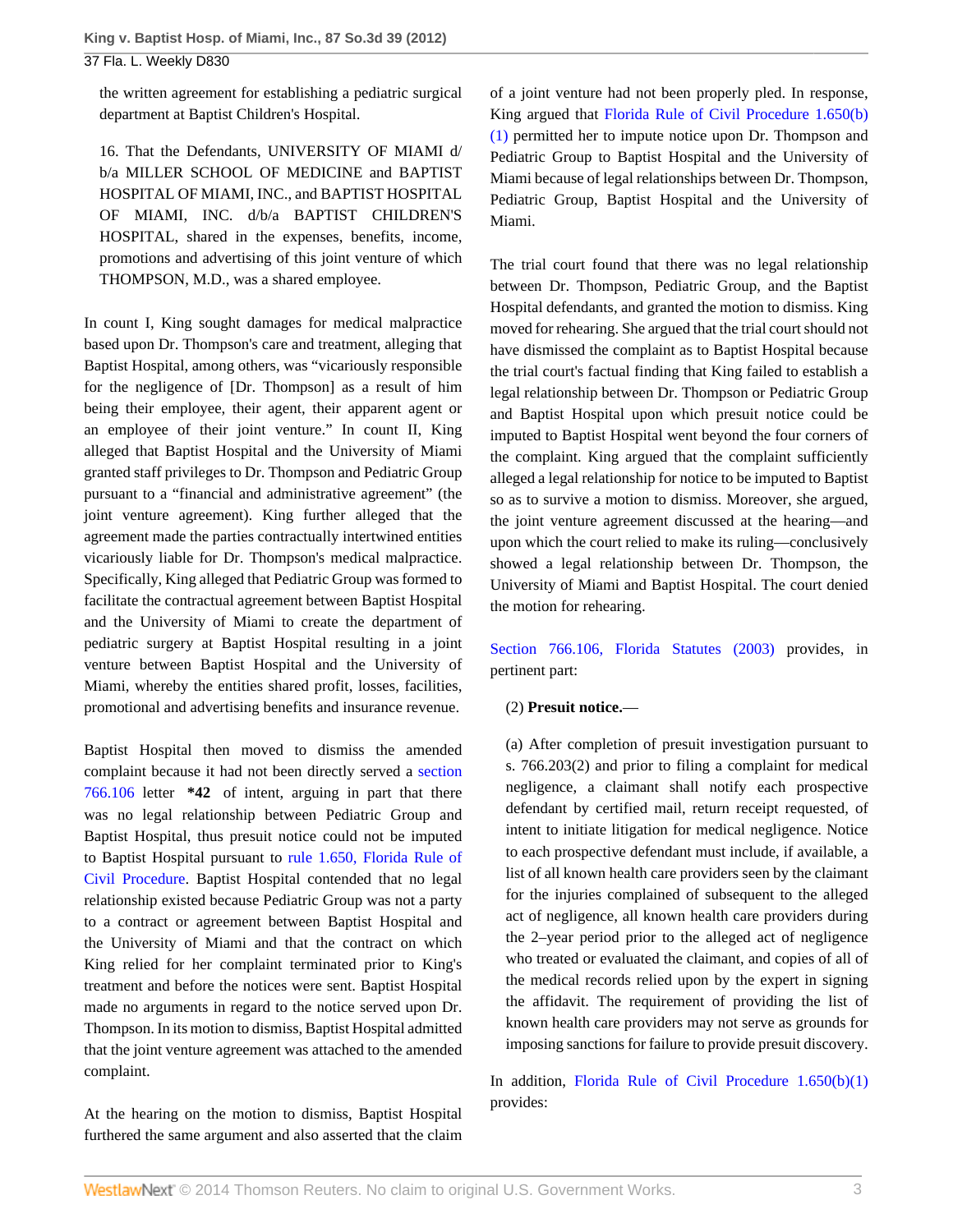**King v. Baptist Hosp. of Miami, Inc., 87 So.3d 39 (2012)** 37 Fla. L. Weekly D830

#### (b) **Notice.**

(1) Notice of intent to initiate litigation sent by certified mail to and received by any prospective defendant shall operate as notice to the person and any other prospective defendant who bears a legal relationship to the prospective defendant receiving the notice. The notice shall make the recipient a party to the proceeding under this rule.

**\*43** We conclude that pursuant to the statute and the rule, King pled a legal relationship sufficient to survive a motion to dismiss.

<span id="page-3-0"></span>**[\[1\]](#page-0-1)** In considering a motion to dismiss, the allegations in a complaint should be taken as true without regard to the pleader's ability to prove them. *[Winter v. Miami Beach](http://www.westlaw.com/Link/Document/FullText?findType=Y&serNum=2007964818&pubNum=735&fi=co_pp_sp_735_974&originationContext=document&vr=3.0&rs=cblt1.0&transitionType=DocumentItem&contextData=(sc.Default)#co_pp_sp_735_974) Healthcare Group, Ltd.,* [917 So.2d 973, 974 \(Fla. 3d DCA](http://www.westlaw.com/Link/Document/FullText?findType=Y&serNum=2007964818&pubNum=735&fi=co_pp_sp_735_974&originationContext=document&vr=3.0&rs=cblt1.0&transitionType=DocumentItem&contextData=(sc.Default)#co_pp_sp_735_974) [2005\)](http://www.westlaw.com/Link/Document/FullText?findType=Y&serNum=2007964818&pubNum=735&fi=co_pp_sp_735_974&originationContext=document&vr=3.0&rs=cblt1.0&transitionType=DocumentItem&contextData=(sc.Default)#co_pp_sp_735_974). The court should look no further than the complaint and its attachments. *[Golden Gate Homes, LC v. Levey,](http://www.westlaw.com/Link/Document/FullText?findType=Y&serNum=2025082570&pubNum=3926&fi=co_pp_sp_3926_282&originationContext=document&vr=3.0&rs=cblt1.0&transitionType=DocumentItem&contextData=(sc.Default)#co_pp_sp_3926_282)* 59 [So.3d 275, 282 \(Fla. 3d DCA 2011\).](http://www.westlaw.com/Link/Document/FullText?findType=Y&serNum=2025082570&pubNum=3926&fi=co_pp_sp_3926_282&originationContext=document&vr=3.0&rs=cblt1.0&transitionType=DocumentItem&contextData=(sc.Default)#co_pp_sp_3926_282)

<span id="page-3-1"></span>**[\[2\]](#page-0-0)** The record here supports King's position in her amended complaint that she demonstrated a legal relationship under the joint venture agreement between Baptist Hospital and the University of Miami. King alleged in the trial court that Dr. Thompson acted as an employee, agent, representative or apparent agent of Baptist Hospital under the joint venture agreement between the University of Miami and Baptist Hospital.<sup>[1](#page-3-4)</sup> King also alleged that the University of Miami and Baptist Hospital shared in the expenses, benefits, income, promotions, and advertising of the joint venture. The joint venture agreement further indicates that Dr. Thompson was Baptist's Medical Director for its pediatric surgery program.

<span id="page-3-5"></span><span id="page-3-3"></span><span id="page-3-2"></span>**[\[3\]](#page-0-2) [\[4\]](#page-0-3)** A joint venture is a legal relationship. *[Jackson–](http://www.westlaw.com/Link/Document/FullText?findType=Y&serNum=2017675850&pubNum=3926&fi=co_pp_sp_3926_1089&originationContext=document&vr=3.0&rs=cblt1.0&transitionType=DocumentItem&contextData=(sc.Default)#co_pp_sp_3926_1089) [Shaw Co. v. Jacksonville Aviation Auth.,](http://www.westlaw.com/Link/Document/FullText?findType=Y&serNum=2017675850&pubNum=3926&fi=co_pp_sp_3926_1089&originationContext=document&vr=3.0&rs=cblt1.0&transitionType=DocumentItem&contextData=(sc.Default)#co_pp_sp_3926_1089)* 8 So.3d 1076, 1089 [\(Fla.2008\).](http://www.westlaw.com/Link/Document/FullText?findType=Y&serNum=2017675850&pubNum=3926&fi=co_pp_sp_3926_1089&originationContext=document&vr=3.0&rs=cblt1.0&transitionType=DocumentItem&contextData=(sc.Default)#co_pp_sp_3926_1089) In order to create a joint venture, a contract must contain the following elements: 1) a community of interest in the performance of a common purpose; 2) joint control or right of control; 3) a joint proprietary interest in the subject matter; 4) a right to share in the profits; and 5) a duty to share in any losses which may be sustained. *[Id.](http://www.westlaw.com/Link/Document/FullText?findType=Y&serNum=2017675850&originationContext=document&vr=3.0&rs=cblt1.0&transitionType=DocumentItem&contextData=(sc.Default))*

King's amended complaint and joint venture agreement contain all of the elements to properly allege a joint venture between Baptist Hospital and the University of Miami in which Dr. Thompson actively participated. The joint venture agreement provided the requisite legal relationship between Baptist Hospital and Dr. Thompson so that notice to him constituted notice to Baptist Hospital. Dr. Thompson performed services and acted as Medical Director for Baptist Hospital's pediatric surgery program under the agreement. In addition, he was a member of Baptist Children's Hospital Executive Board from 2004–2009, was a member of the Pediatric Department Advisory Committee for Baptist Children's Hospital from 2000–2009, and did elective surgery at Baptist Hospital outside the scope of the contract as well. All of this is evidence of a legal relationship, and at a minimum, raises a question of fact for the jury as to whether Dr. Thompson only had staff privileges or was something more. *[Price v. JFK Med. Ctr., Inc.,](http://www.westlaw.com/Link/Document/FullText?findType=Y&serNum=1992047165&pubNum=735&fi=co_pp_sp_735_203&originationContext=document&vr=3.0&rs=cblt1.0&transitionType=DocumentItem&contextData=(sc.Default)#co_pp_sp_735_203)* 595 So.2d 202, 203 (Fla. [4th DCA 1992\)](http://www.westlaw.com/Link/Document/FullText?findType=Y&serNum=1992047165&pubNum=735&fi=co_pp_sp_735_203&originationContext=document&vr=3.0&rs=cblt1.0&transitionType=DocumentItem&contextData=(sc.Default)#co_pp_sp_735_203) ("[T]he relationship between hospital and doctor ... is often unclear and raises a question for the jury.").

Accordingly, dismissal of the case was premature because presuit notice to Dr. Thompson was sufficient to impute notice upon Baptist Hospital. Under the complaint and the joint venture agreement, King demonstrated a legal relationship between Dr. Thompson and Baptist Hospital. *See Kukral v. Mekras,* [679 So.2d 278, 285 \(Fla.1996\)](http://www.westlaw.com/Link/Document/FullText?findType=Y&serNum=1996134917&pubNum=735&fi=co_pp_sp_735_285&originationContext=document&vr=3.0&rs=cblt1.0&transitionType=DocumentItem&contextData=(sc.Default)#co_pp_sp_735_285).

**\*44** The Florida Supreme Court stated in *[Arch Plaza, Inc. v.](http://www.westlaw.com/Link/Document/FullText?findType=Y&serNum=2010601640&pubNum=735&fi=co_pp_sp_735_478&originationContext=document&vr=3.0&rs=cblt1.0&transitionType=DocumentItem&contextData=(sc.Default)#co_pp_sp_735_478) Perpall,* [947 So.2d 476, 478–79 \(Fla. 3d DCA 2007\)](http://www.westlaw.com/Link/Document/FullText?findType=Y&serNum=2010601640&pubNum=735&fi=co_pp_sp_735_478&originationContext=document&vr=3.0&rs=cblt1.0&transitionType=DocumentItem&contextData=(sc.Default)#co_pp_sp_735_478), "Florida courts have consistently construed the medical malpractice pre-suit statutory scheme 'liberally so as not to unduly restrict a Florida citizen's constitutionally guaranteed access to the courts, while at the same time carrying out the legislative policy of screening out frivolous lawsuits and defenses'." *[Id.](http://www.westlaw.com/Link/Document/FullText?findType=Y&serNum=2010601640&originationContext=document&vr=3.0&rs=cblt1.0&transitionType=DocumentItem&contextData=(sc.Default))* (quoting *Kukral,* [679 So.2d at 284\).](http://www.westlaw.com/Link/Document/FullText?findType=Y&serNum=1996134917&pubNum=735&fi=co_pp_sp_735_284&originationContext=document&vr=3.0&rs=cblt1.0&transitionType=DocumentItem&contextData=(sc.Default)#co_pp_sp_735_284)

We thus reverse the trial court's Order Dismissing Defendants Baptist Hospital of Miami, Inc. and Baptist Hospital of Miami, Inc. d/b/a Baptist Children's Hospital.

Reversed and remanded for further proceedings.

### **Parallel Citations**

37 Fla. L. Weekly D830

#### Footnotes

<span id="page-3-4"></span>[1](#page-3-5) The joint venture between the University of Miami and Baptist Hospital provided pediatric surgeons employed by the University of Miami's School of Medicine, Department of Pediatric Surgery, to Baptist Hospital in order to develop and establish a similar